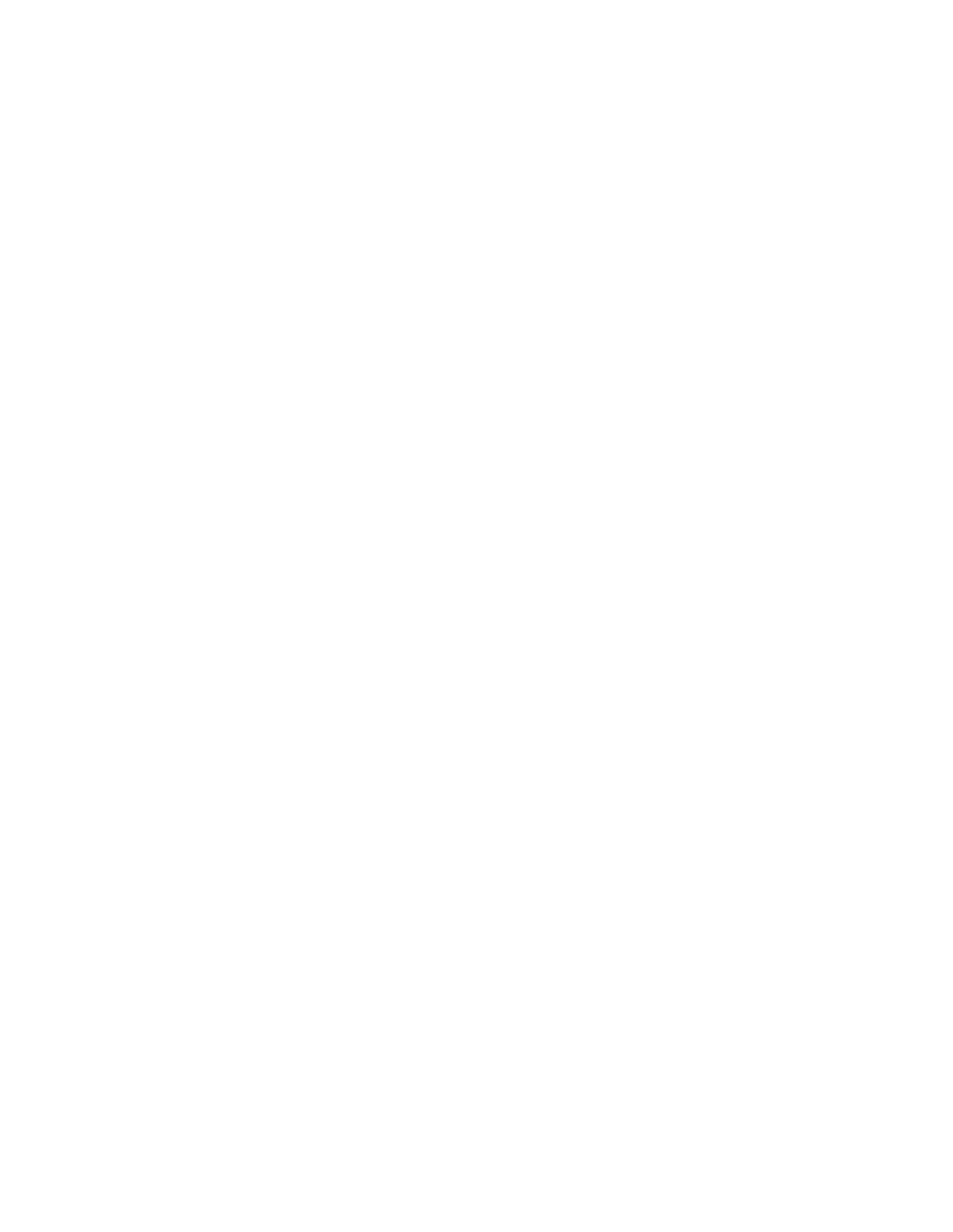# **SECTION 02810 IRRIGATION SYSTEM**

#### <span id="page-2-0"></span>**PART 1 - GENERAL**

#### <span id="page-2-1"></span>1.01 SUMMARY

- A. System Placement. Provide irrigation system where shown on the Drawings, and as specified herein, complete in place, tested and approved, including but not necessarily limited to: Lawn and shrub sprinkler system and automatic controller and remote control valves.
- B. Related Work. Documents affecting work of this section include, but are not necessarily limited to, General Conditions, Supplementary Conditions and Sections in Division 1 of these Specifications. Section 02950: Trees, plants, and ground cover.

#### <span id="page-2-2"></span>1.02 SUBMITTALS

- A. Provisions. Comply with pertinent provisions of the General Conditions Section F Labor & Construction F-30, Equipment and Material Items.
- B. Product Data. Within 35 calendar days after the contractor has received the Owner's Notice to Proceed, he must submit: a materials list of items proposed to be provided under this Section; manufacturer's specifications and other data needed to prove compliance with the specified requirements; and manufacturer's recommended installation procedures which, when approved by the District, will become the basis for accepting or rejecting actual installation procedures used on the work.
- C. Manual. Upload a preliminary draft of the proposed manual into CIPO for review and comments. After approval of draft, upload final manual for approval prior to indoctrination of maintenance personnel.
	- 1. Format:
		- a) Text: Neatly typewritten
		- b) Drawings: Bind in with text all drawings.
		- c) Flysheets: Separate each section with a labeled fly-sheet.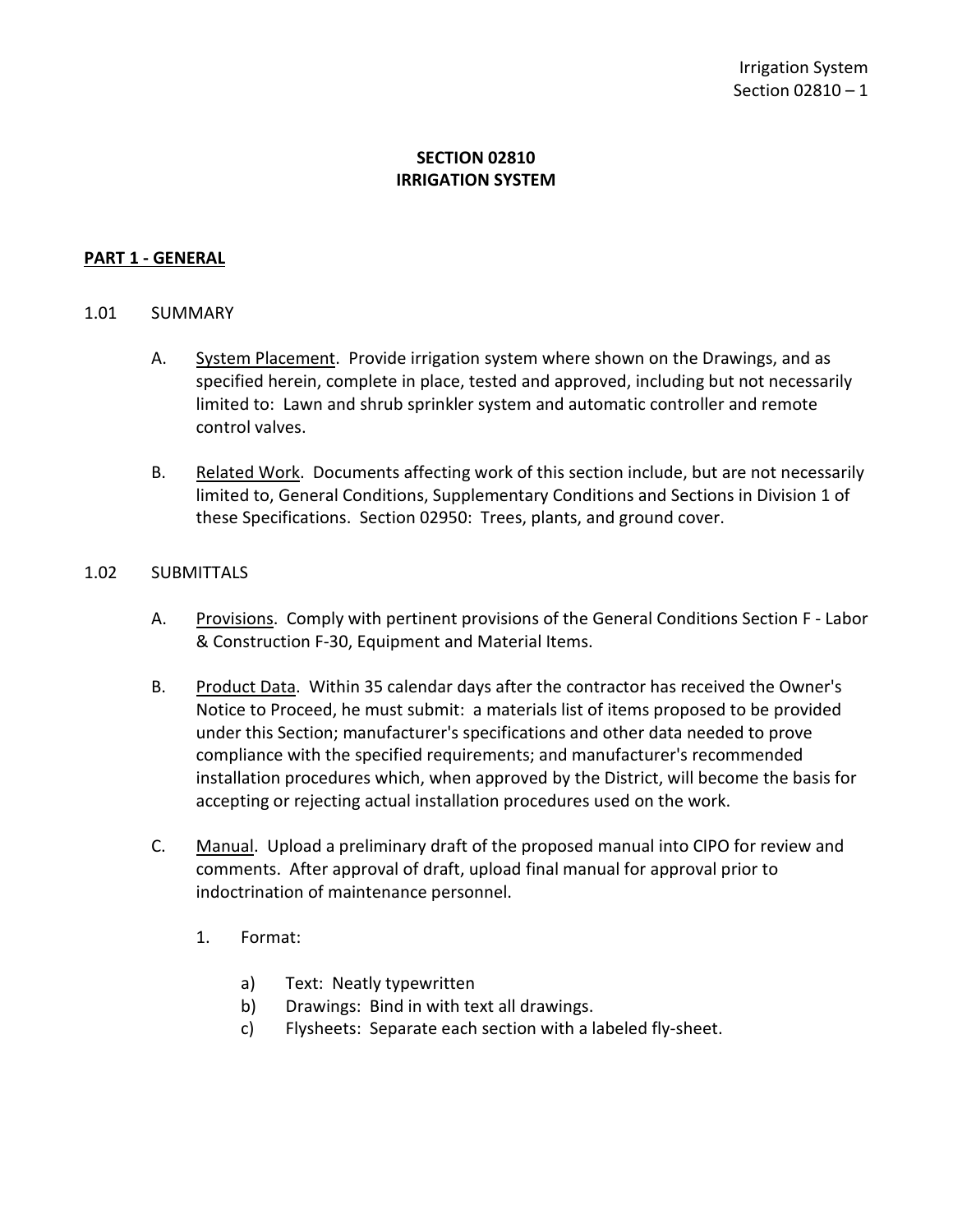- 2. Contents:
	- a) Neatly typewritten index near the front of the manual, giving location of information.
	- b) Complete instructions regarding operation and maintenance of all equipment.
	- c) Complete nomenclature of all parts of all equipment.
	- d) Complete nomenclature and part number of all replaceable parts with the name and address of nearest vendor.
	- e) Copies of all guarantees and warranties issued.
	- f) Manufacturers bulletins, cuts and data sheets.
	- g) Such other data that may be pertinent to this installation.

## <span id="page-3-0"></span>1.03 QUALITY ASSURANCE

Skilled Workers. Use adequate numbers of skilled workmen who are thoroughly trained and experienced in the necessary crafts and who are completely familiar with the specified requirements and the methods needed for proper performance of the work of this section.

## <span id="page-3-1"></span>1.04 DELIVERY, STORAGE AND HANDLING

Deliver products to the job site in the manufacturer's original container or packing, with labels intact and legible. Maintain materials in original packing until time of use. Protect from damage and weathering. Promptly remove any damaged material and unsuitable items from the job site and replace with the approved required materials, at no cost to the Owner.

## <span id="page-3-2"></span>**PART 2 - PRODUCTS**

- <span id="page-3-3"></span>2.01 PIPE
	- A. Plastic Pipe. Use AWWA C-900 alertline PVC for all pressure lines 4" and larger. Use schedule 40 PVC, CL-315 PVC or CL-200 PVC, marked 1120-1220, and bearing the seal of the National Sanitation Foundation for potable systems, for pipe less than 4". Fittings: Use schedule 40 Pvc, type I-II, bearing the seal of the National Sanitation Foundation, and complying with ASTM D2466. For joining pipe less than 4", use a solvent complying with ASTM D2466 and recommended by the manufacturer of the approved pipe. Pipe identification: Continuously and permanently marked with manufacturer's name, pipe size, Class or schedule number, type of material and code number.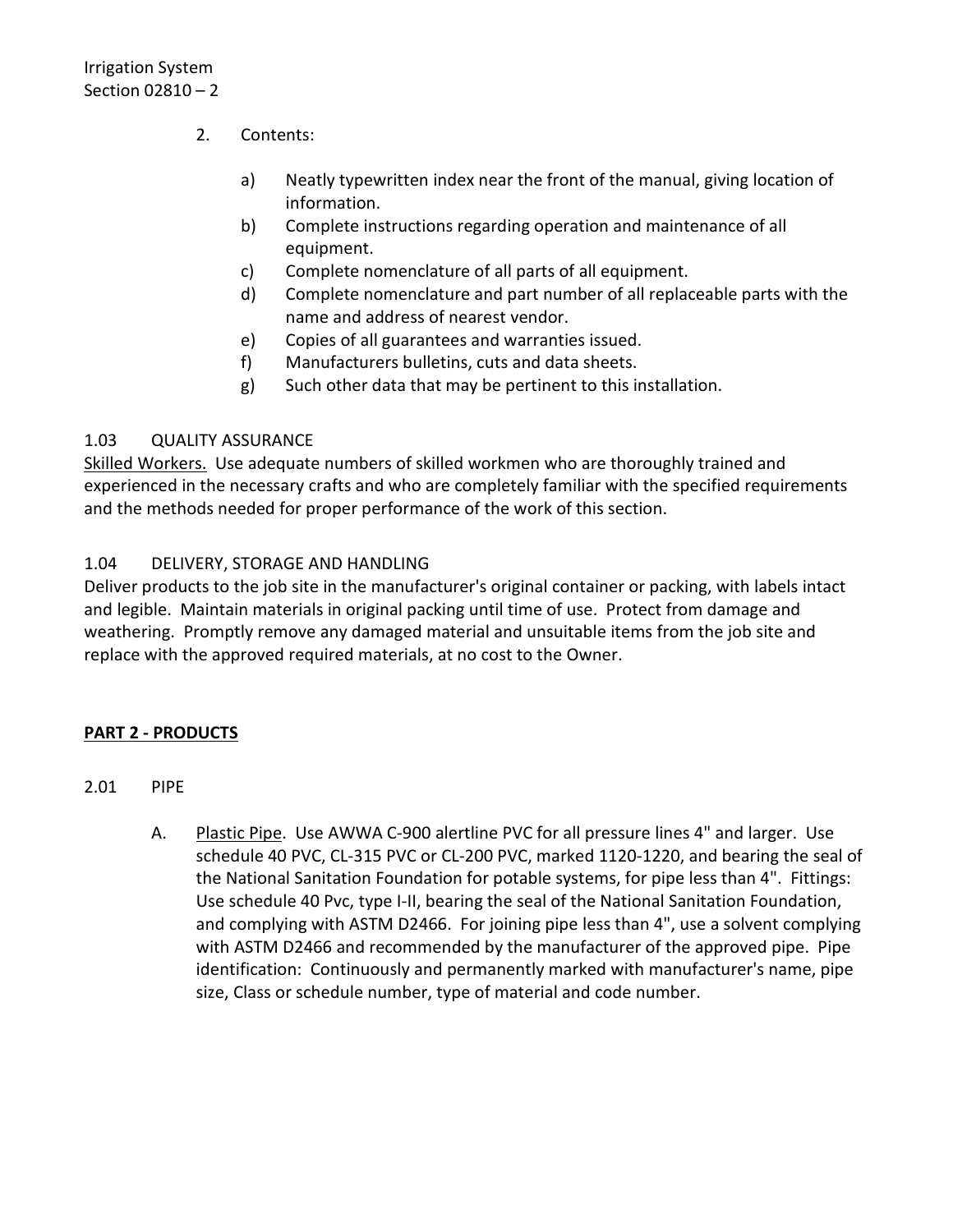- B. Galvanized Steel Pipe.
	- 1. Comply with ASTM A120 or ASTM A53, galvanized, Schedule 40, threaded, coupled, and hot-dip galvanized.
	- 2. Fittings: Use 150 lb rated galvanized malleable iron, banded pattern.

#### <span id="page-4-0"></span>2.02 RISERS

- A. Lawn Heads. Use galvanized steel pipe risers with flexible and damage resistant rubber nipple below grade, or swing joint assembly.
- B. Shrub Heads. Use galvanized steel pipe risers with flexible and damage resistant rubber nipple below grade. Stake each shrub head with number 3 reinforcing steel bar, and secure with adjustable stainless steel geared clamp to ensure stability for long life.
- C. Quick Coupling Valves. Use galvanized steel pipe risers with multiple swing joint assembly of galvanized nipples and elbows to permit readjustment of valve angle. Stake each quick coupling valve with 2" x 2" knot free Redwood stake set at least 24" into the earth, and extending sufficiently above the ground to ensure stability. Secure riser to the stake with adjustable stainless steel geared clamp.

## <span id="page-4-1"></span>2.03 VALVES

- A. Gate Valve. Provide 125 lb. rated valve of size required for the line as shown on the drawings, with "O" ring and operating nut, adaptable to the pipe without AC adapters. Acceptable manufacturers: American Valve; Red-White #206; Fairbanks 125-S 250; Wolverine Brass 50293; Milwaukee Valve #1105M, #105, NRS 200 psi; Stockham B-103 Brass.
- B. Quick Coupling Valves. Provide 1", one piece construction, all brass, lockable top, per drawing requirements. Deliver to the Owner three keys for lockable tops, three couplers, and three hose swivels, all matching the approved quick coupling valves.

## <span id="page-4-2"></span>2.04 MANUAL VALVE SLEEVES

- A. For Manual Control Valve. Provide PVC class 200-1120 sleeve and rubber marker.
- B. For Gate Valves. Provide round approved boxes with precast lids, with the words "Valve" for potable systems and "Reclaimed Water", for non-potable systems, cast into the lids. Acceptable manufacturers: Christy Products, Brooks Products, Ametek Products.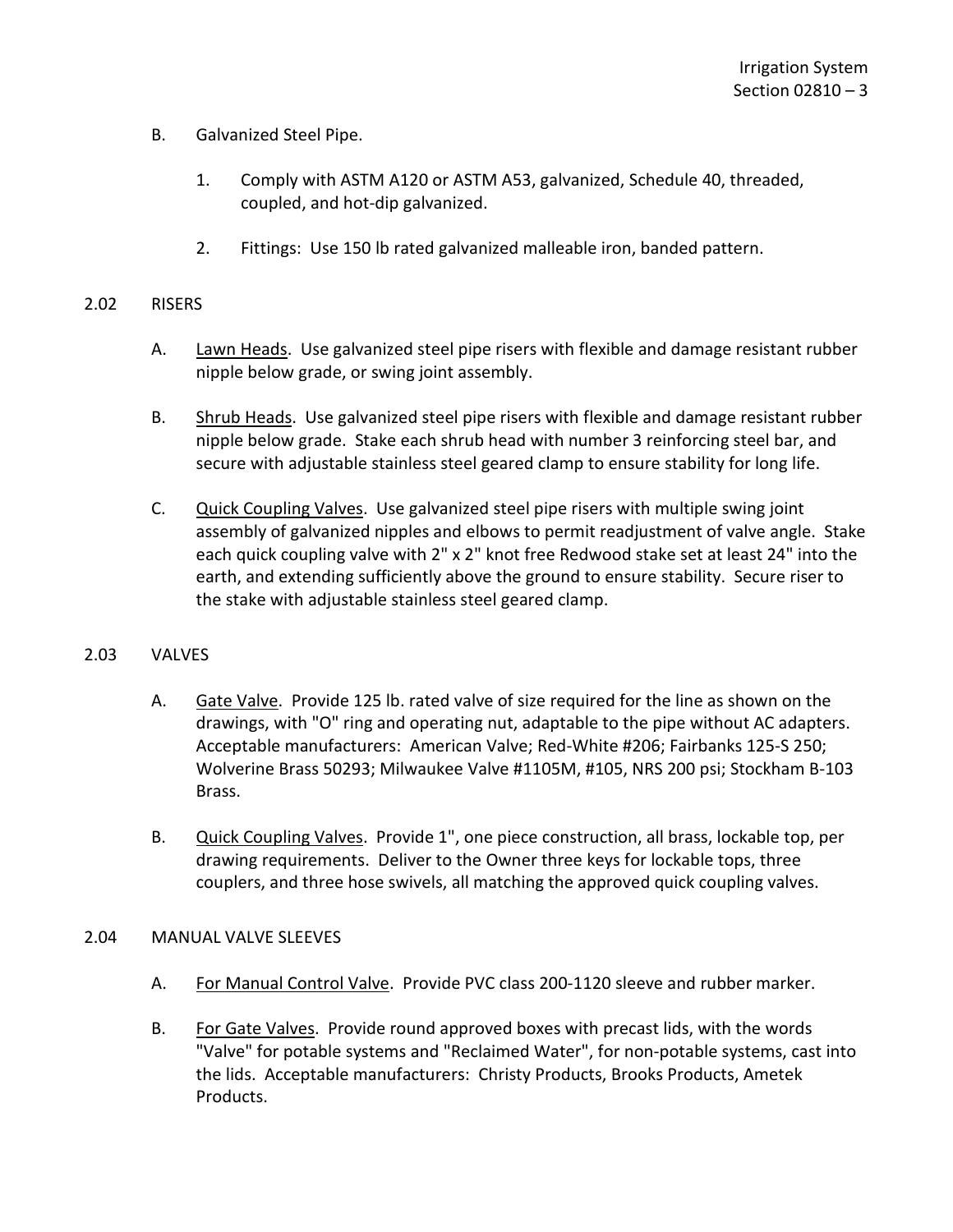Irrigation System Section 02810 – 4

#### <span id="page-5-0"></span>2.05 SPRINKLER HEADS

Provide sprinkler heads as shown on the drawings and schedules.

#### <span id="page-5-1"></span>2.06 VACUUM BREAKER

Provide vacuum breakers shown on the schedules & drawings.

#### <span id="page-5-2"></span>2.07 AUTOMATIC IRRIGATION CONTROLLER

Provide 117 V input, 26.5 V output, with the number of valve stations and in, type and model number shown on the drawings. Acceptable manufacturers: Rainbird ISC models, Buckner, Toro, Rain Master, Cal-sense-2000.

#### <span id="page-5-3"></span>2.08 REMOTE CONTROL VALVES

Use valves as required in drawings, slow opening and slow closing, in type and model numbers as shown on the drawing schedules, brass or PVC construction, 24 V, with epoxy sealed solenoid coils and throttling system.

#### <span id="page-5-4"></span>2.09 OTHER MATERIALS

Provide other materials, not specifically described but required for a complete and proper installation, as selected by the Contractor subject to approval.

#### <span id="page-5-5"></span>**PART 3 - EXECUTION**

## <span id="page-5-6"></span>3.01 SURFACE CONDITIONS

Unsatisfactory Conditions. Examine the areas and conditions under which work of this Section will be performed. Correct conditions detrimental to timely and proper completion of the work. Do not proceed until unsatisfactory conditions are corrected and approved.

#### <span id="page-5-7"></span>3.02 FIELD MEASUREMENTS

Make necessary measurements in the field to ensure precise fit of items in accordance with the approved design.

#### <span id="page-5-8"></span>3.03 TRENCHING AND BACKFILLING

Trench, backfill, and compact in accordance with provisions of section 02221.

#### <span id="page-5-9"></span>3.04 INSTALLATION OF PIPING

A. General. Lay out the piping system in accordance with arrangement shown on the drawings. Where piping is shown on the drawings to be under paved areas but running parallel and adjacent to planted areas the intention is too install the piping in the planted areas.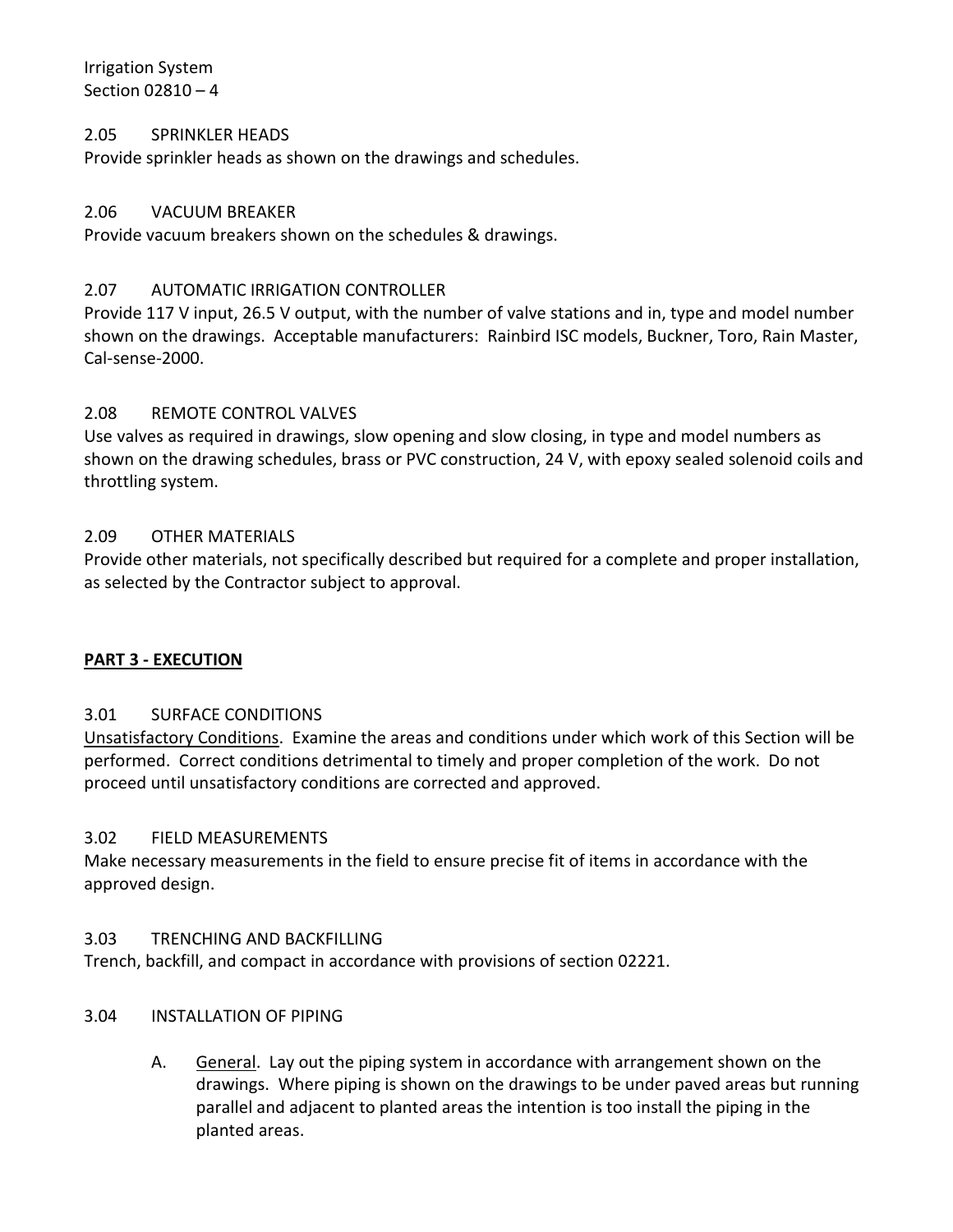B. Piping Depth. Install piping with the minimum following depth;

| <b>Type of Material</b> | Cover                                        |
|-------------------------|----------------------------------------------|
| Galvanized steel        | 18"                                          |
| Plastic                 | 18" (less than 4" dia.)                      |
| Plastic                 | 36" (4" & 6" diameter;<br>see Section 02718) |

- C. Under Existing Pavement. Piping may be installed under existing pavement by jacking, boring, or hydraulic driving except, no hydraulic driving will be permitted under asphalt concrete pavement. Where cutting or breaking of existing pavement is necessary, secure permission from the owner before cutting or breaking pavement, and then make necessary repairs and replacements to the approval of the owner.
- D. Inspection of Materials. Carefully inspect pipe and fittings before installation, removing all foreign materials as necessary. Install pipe with markings up for visual inspection.
- E. Plastic Pipe. Exercise care in handling, loading, unloading and storing plastic pipe and fittings. Store under cover until ready to install. Transport only on a vehicle with a bed long enough to allow pipe to lay flat to avoid undue bending and concentrated external load. Repair dented or damaged pipe by cutting out and discarding the dented or damaged section, rejoin with a coupling. In joining, use only the specified solvent and make joints in accordance with the manufacturer's recommendations. Give solvent at least 15 minutes set-up time before moving or handling, and 24 hours curing time before filling with water. Centerload plastic pipe with a small amount of backfill to prevent arching and whipping under pressure. For plastic-to-steel connections: Work the steel connection first. Use a non-harding pipe dope or teflon tape, 4 raps min. Use only light wrench pressure.

#### <span id="page-6-0"></span>3.05 INSTALLATION OF EQUIPMENT

- A. Control Valves. Install control valves where indicated on the drawings and in accordance with the manufacturer's recommendations.
- B. Quick Coupling Valves. Install in lawn areas with top flush with the finished grade, and 8" from pavements and sprinkler heads. Install in planting areas with top 2" above grade and 8" from pavement and sprinkler heads.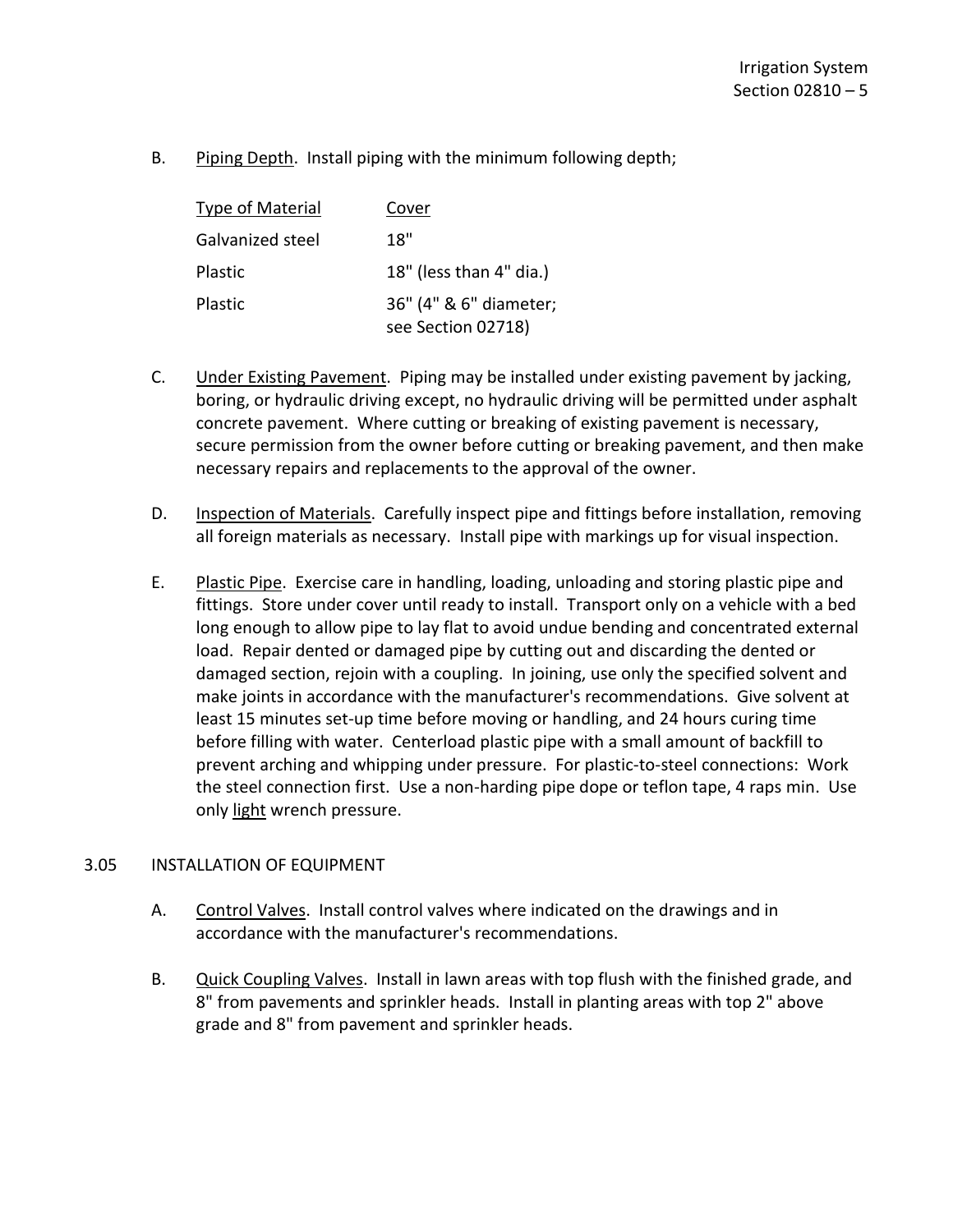# Irrigation System Section 02810 – 6

- C. Lawn Sprinkler Heads. Install where indicated on the drawings and in accordance with the manufacturer's recommendations. Set heads 4" above grade on temporary risers for the maintenance period, except along walks and driveways where finished grade is established set heads flush with surface of pavement at time of installation, and 1-1/2" from pavement. Upon completion of maintenance period, reset heads flush with the grade and firmly anchored with soil. Set heads for minimum 90% coverage.
- D. Shrub Spray Heads. Install where indicated on the drawings and in accordance with the manufacturer's recommendation. Set top of heads minimum 6" above grade. Install part-circle heads 12" from curbs and 8" from walks, securely staked into position. Set heads along curbs in parking areas flush with top of curb. Minimum coverage shall be 90%. Height of riser is to be set at no less than 2" below expected height of shrub at maturity.
- E. Vacuum Breaker. Install where indicated on the drawings and in accordance with all pertinent codes, regulation, and manufacturer's recommendations.

## <span id="page-7-0"></span>3.06 TESTING AND INSPECTING

- A. Covering or Enclosing. Do not allow or cause any of the work of this Section to be covered up or enclosed until it is inspected, tested and approved.
- B. Backfilling. Before backfilling the main line, and with control valves in place but before lateral pipes are connected, completely flush and test the main line. Repair any leaks or damaged sections. Flush out each section of lateral pipe before sprinkler heads are attached.
- C. Testing. Make necessary provision for thoroughly bleeding the line of air and debris. Before testing, fill the line with water for a period of at least 24 hours and check for leaks. After valves have been installed, test live water lines for leaks at a pressure of 150 psi for a period of two hours, with couplings exposed and pipe sections centerloaded. Provide required testing equipment and personnel. Repair any leaks, and retest until acceptance by inspector.
- D. Final Inspection. Clean, adjust and balance all systems. Verify:
	- 1. Remote control valves are properly balanced;
	- 2. Heads are properly adjusted for radius and arc of coverage;
	- 3. The installed system is workable, clean and efficient.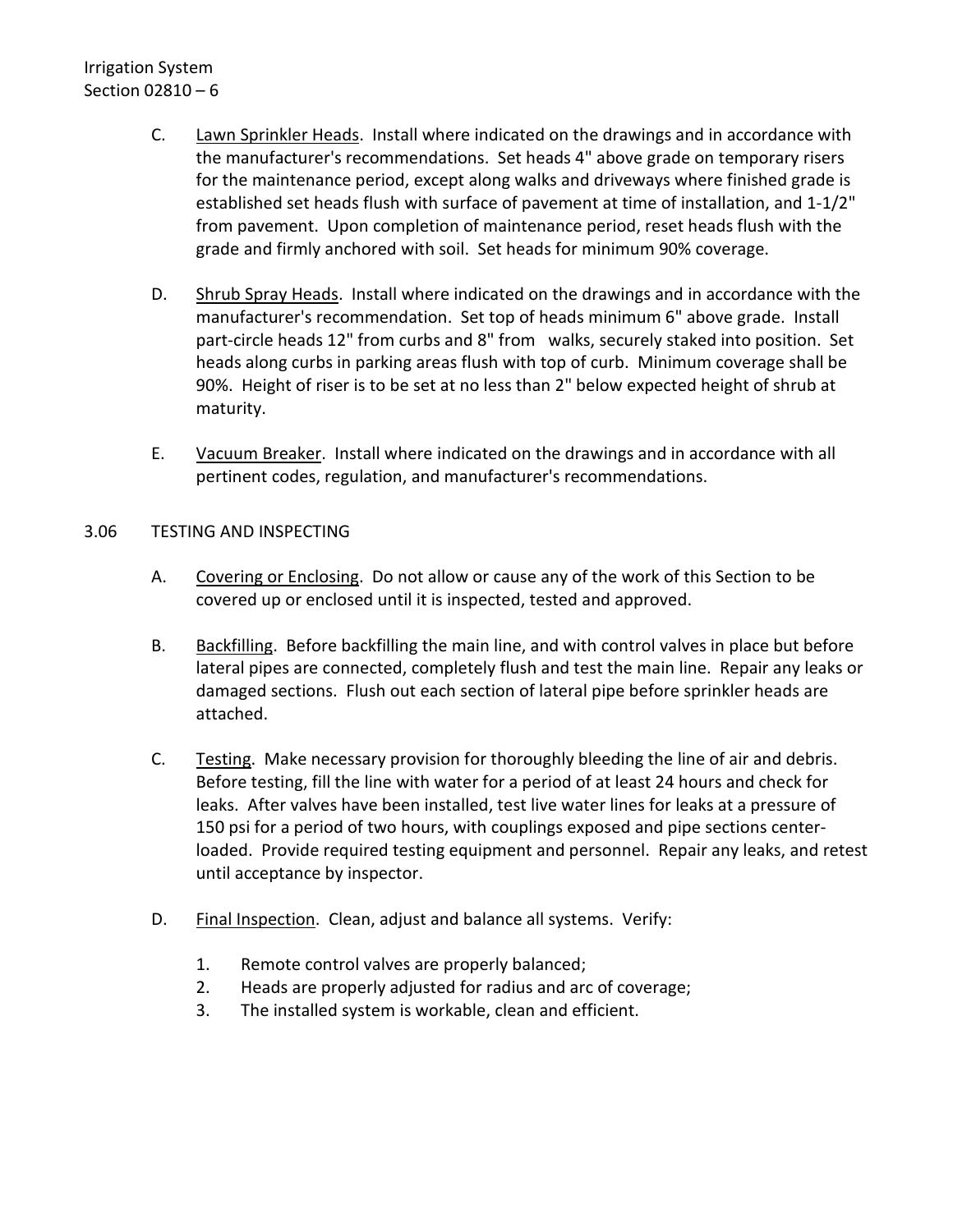## <span id="page-8-0"></span>3.07 INSTRUCTIONS

- A. Legend. Attach a typewritten legend inside each controller door, stating the areas covered by each remote control valve. Enclose in clear plastic for protection.
- B. Maintenance Personnel. After the system has been completed, inspected, and approved, instruct the Owners maintenance personnel in the operation and maintenance of the system.

## **END OF SECTION 02810**